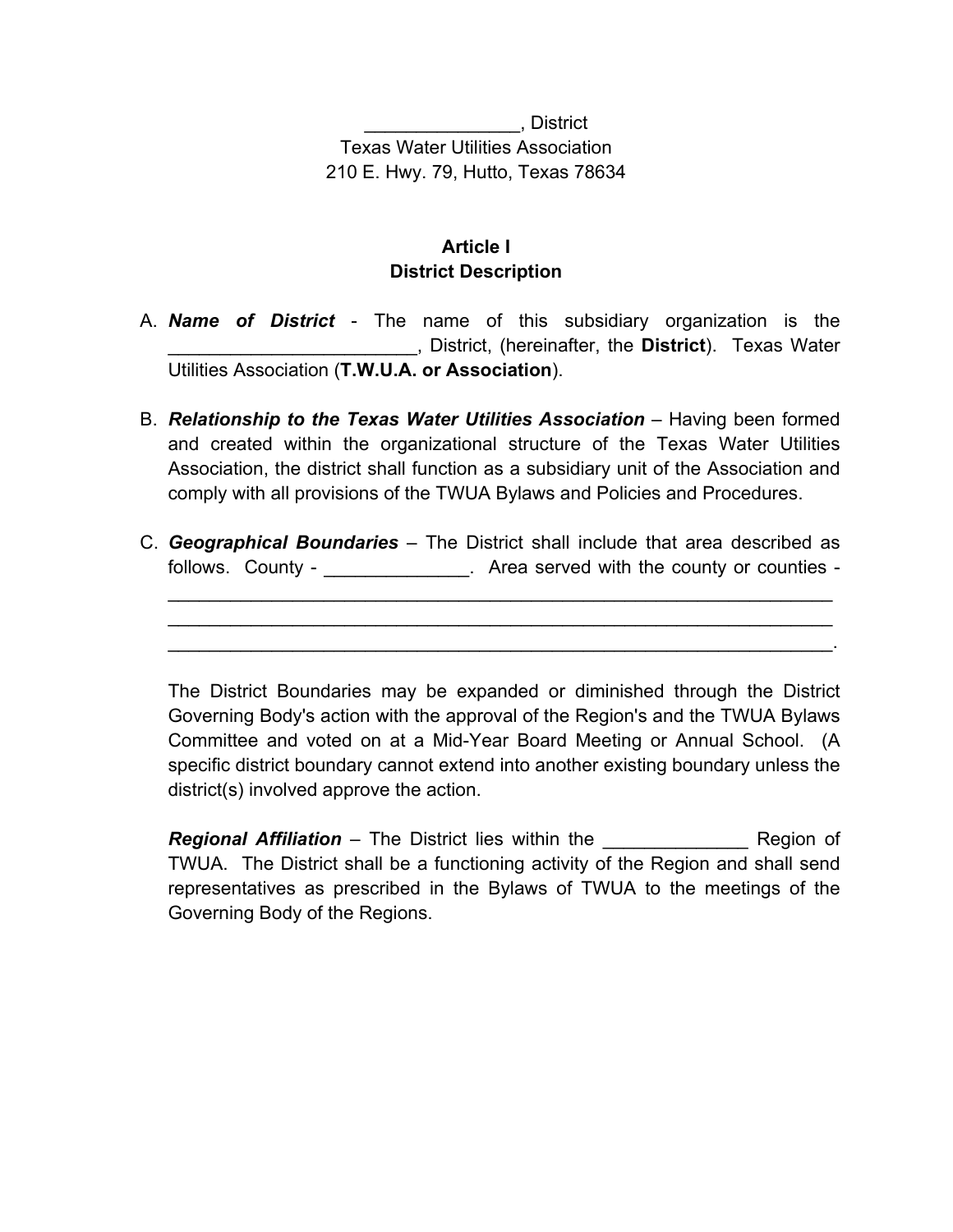## **ARTICLE II Purpose and Objectives**

The purpose of the District is to promote public health safety and maintain environmental quality through the encouragement of professionalism among utility operators; the training and education of persons in the field; the exchange of information and ideas; and the maintenance of a high level of performance standards among water and wastewater utility personnel.

The objectives of the District shall be directed to the fulfillment of the organizational purpose through the application of the following policies and actions:

- 1. Support TWUA in accomplishing its programs by disseminating information, responding to inquiries, and performing administrative and management activities involving the interrelationship of all TWUA functional levels.
	- a. The dissemination or circulation of other training providers' events is strongly discouraged at TWUA events.
- 2. Hold regular meetings at intervals of frequency which satisfy the training needs of the District members. Most Districts meet for two hours once a month; however, this can be supplemented with additional training events.
- 3. Plan, Develop and Conduct special training events *(all-day meetings, seminars, workshops, etc.)* independently or in concert with Regional Schools or TWUA Central Office for the benefit of District members and/or other members of TWUA.
- 4. Maintain attendance records for each member of the District and transmit the information to the TWUA Central Office for inclusion in the permanent records.
- 5. Send records of District training programs and special events to the TWUA Central office for permanent records.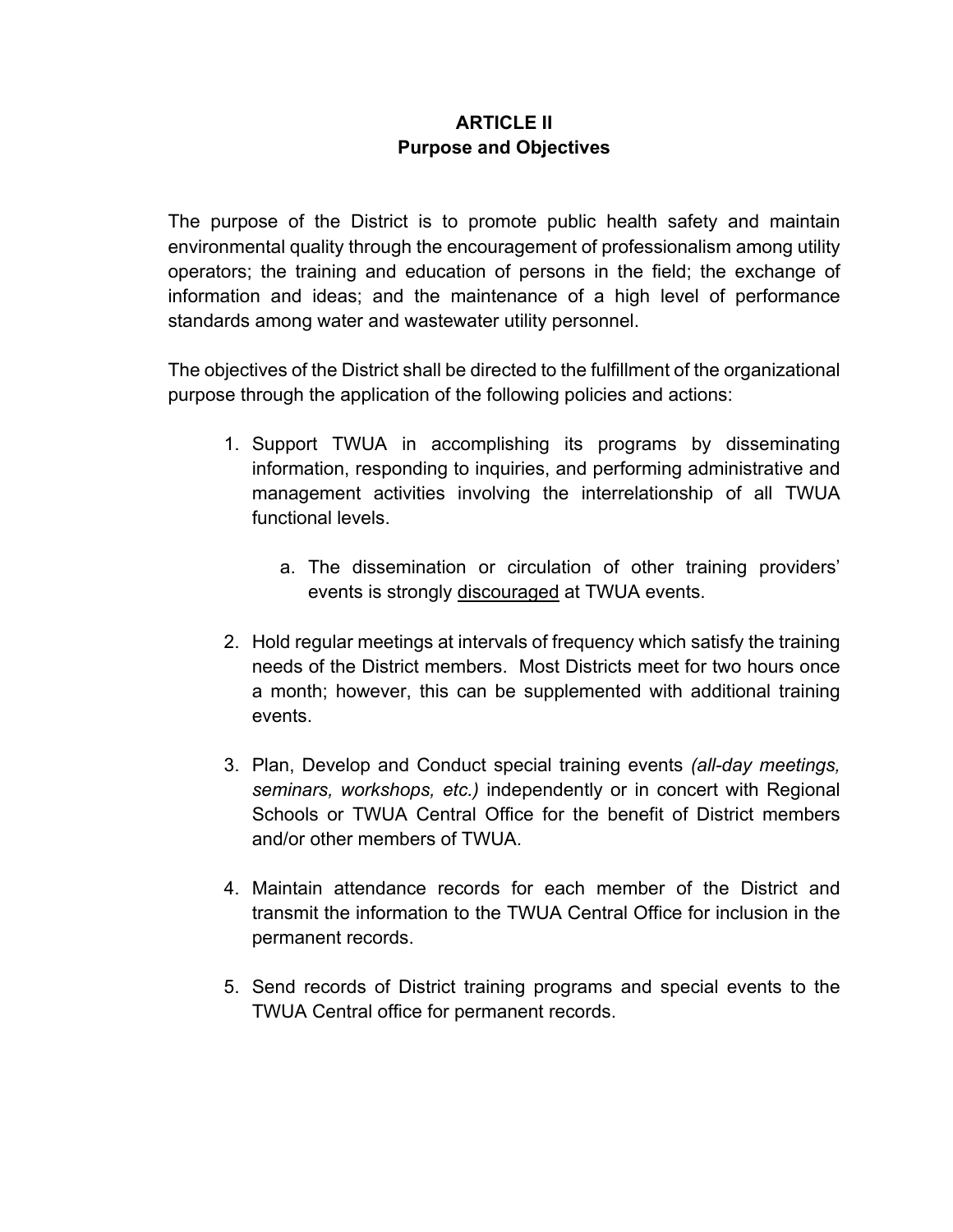## **ARTICLE III Membership**

*Active Members* – will be membership dues paid by a superintendent, manager, official, or employee of a municipal, private, or other waterworks or wastewater system, engineer, expert, or any qualified person engaged in operation or management or interested in the knowledge of water and wastewater.

*Honorary Members* – will be those members who have been given special recognition for outstanding achievement and valuable service to TWUA or the District. Honorary Members have the same privileges as Active Members but shall NOT be required to pay district dues to the component of the Association bestowing the honor.

The District is granted the power to waive local district dues; however, TWUA Central Office **MUST** agree and approve or waive and reduce any dues (fees) that are typically considered the base amount retained by the association for membership. Otherwise, the district will be responsible for the Association's portion of the dues.

*Retired Members* – will be an individual who has retired from active service in the water or wastewater industry. A member cannot be considered "retired" if their TCEQ license is being used by any municipality or private provider for state compliance purposes.

Each District, by vote, establishes a policy that addresses reduced, district paid, or waived fees in relation to retired members.

*Organizational Members* – shall include organizations involved in service, supply, or consultation about water utilities and those interested in at least one of the stated objectivities of the District. Organizational members shall designate one individual as their representative who shall be entitled to receive the benefits and exercise the rights and privileges of an individual member. The representative may be changed upon written notice from the organization to the Secretary/Treasurer of the District.

Organizational Members may also include those categories of membership established in the TWUA Bylaws, Article TWO.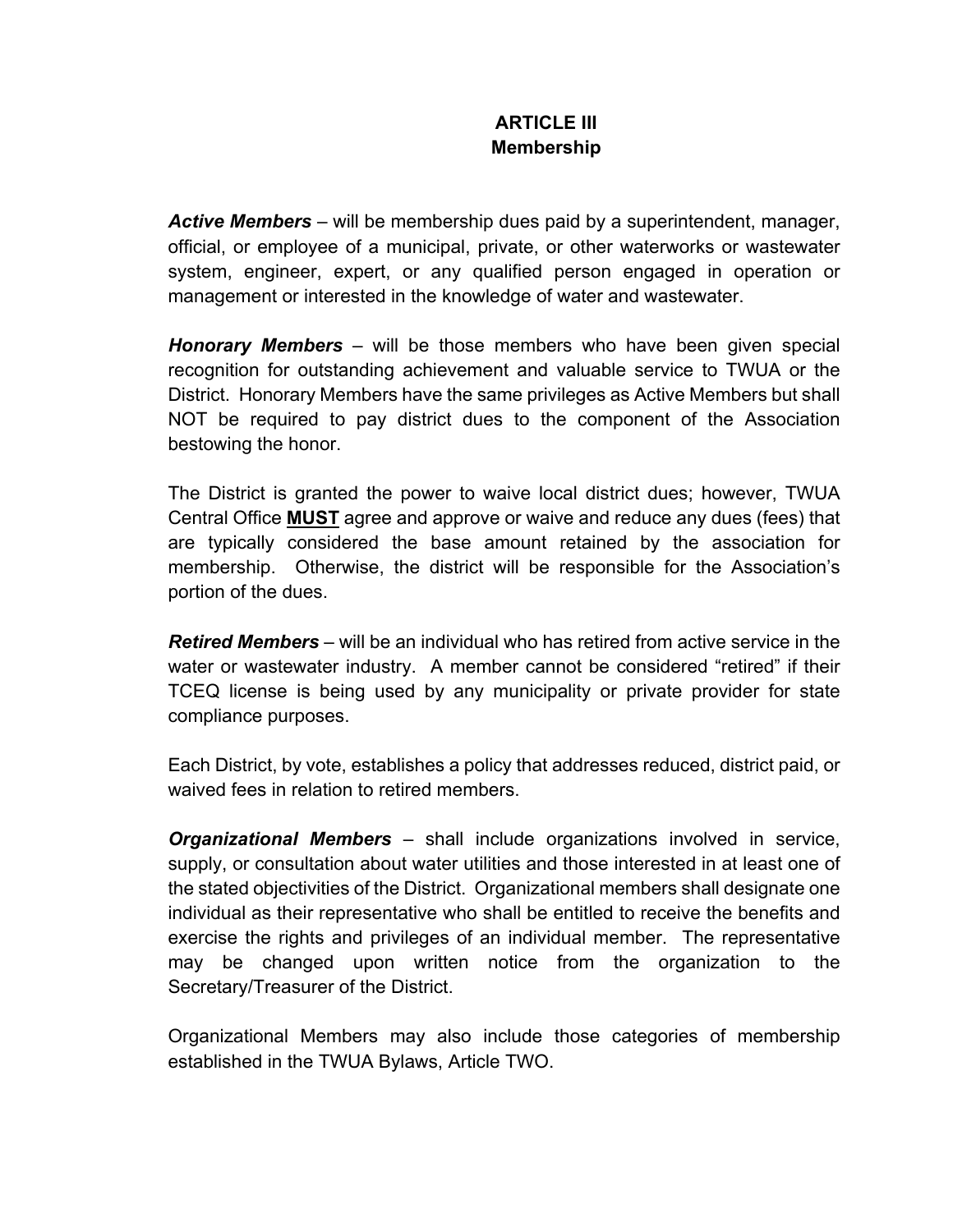Membership in any District Shall require membership in TWUA.

Membership shall be contingent upon payment of District and Association dues/fees.

## **ARTICLE IV Governance**

*Officers* – The officers of the District shall be the President, President-Elect, Vice President, Secretary/Treasurer, and Immediate Past President. (Districts may combine positions as applicable)

*Executive Committee* – The Executive Committee shall be composed of the officers listed for the District. The Committee shall be empowered to act for the membership in the management of the general business affairs of the District but is subject to the approval of the District for any action proposed or taken. The Executive Committee is responsible for planning and executing the activities of the District, overseeing the projects, pursuing the goals and objectives herein set forth, and maintaining close communication with the Association. The Executive Committee shall meet at least two times each year. The current President shall preside at all meetings. If the President is absent, the President-Elect shall preside. The presence of three district officers at a meeting of the Executive Committee constitutes a board quorum.

### **Duties of Officers**

**The** *President* shall preside at the meetings of the Executive Committee and the general membership meeting of the District. The President shall appoint the members of all District committees and name the committee chair. The President shall serve as a non-voting, advisory member of all local District committees. The President shall serve as the District's representative to the Board of Directors of TWUA and the Governing Body of the Region. The President should attend all meetings of these elements of TWUA, but, if unable to do so, a proxy should be appointed in writing to assure District representation at a meeting.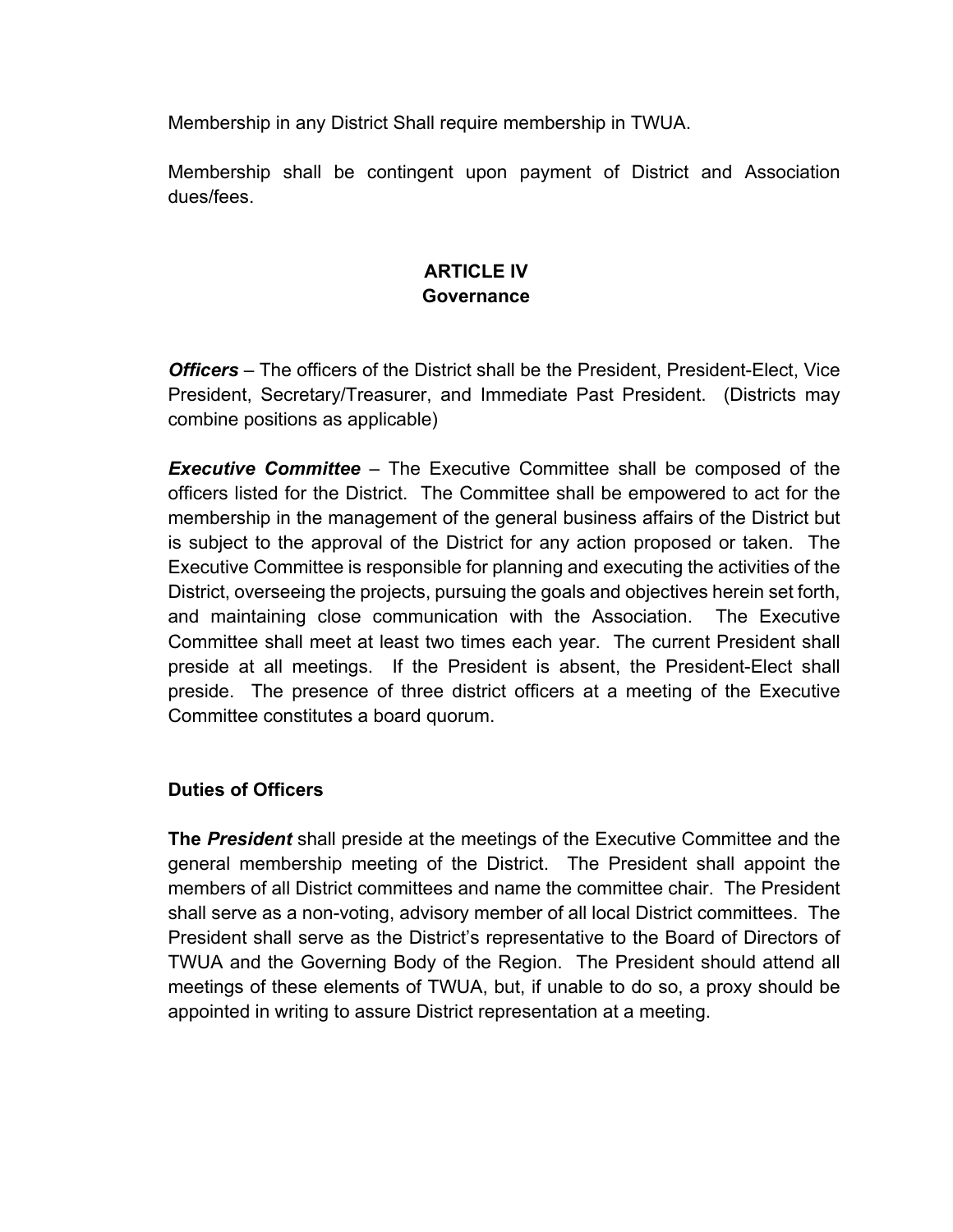*The President-Elect* – shall serve in the absence of the President and carry out the duties of that office as necessary. The President-Elect shall serve as the Chairman of the district Nominating and Awards Committee.

*The Vice President* shall assist the President and serve as the Chairman of the District's Program Committee.

*The Secretary-Treasurer* shall attend all Executive Committee and District meetings and record the minutes. The Secretary-Treasurer shall record attendance at all meetings and training events; collect membership dues; forward TWUA dues to the Executive Director if dues collection authority is granted; notify members of meetings and special events; maintain the financial records of the District and serve as the Chairman of the Finance Committee; submit to the Executive Director of TWUA the record of member attendance at all meetings where training credit is granted; prepare an end-of-year financial report to be forwarded to the Executive Director of TWUA; and, in general, comply with all of the reporting provisions of the TWUA Policies and Procedures Manual. The Secretary-Treasurer will be covered by a surety bond in an amount established by the Executive Committee. The District will pay the annual premium for the bond. The duties of Secretary and Treasurer may be split into two separate offices.

*Immediate Past President* – shall provide advice and assistance to the President and serve as District Parliamentarian.

*Election of Officers* – The Nominating Committee shall present a slate of nominees for the District offices of the President-Elect, Vice President, and Secretary/Treasurer no later than the October meeting of each calendar year. Other nominations for these offices may be received from the meeting floor, provided the candidates have given prior consent to serve if elected. The current President-Elect shall be elevated to the office of President for the following year upon the approval of the majority of the membership present at the October meeting. If approval is not achieved, nominations for the office of President shall be received and placed on the ballot. The annual election of District officers shall be completed during the November meeting. The Secretary/Treasurer shall report the election results to the Executive Director of TWUA prior to December 1<sup>st</sup> of the current year.

The casting of votes may be accomplished through the showing of hands, by voice confirmation, or by written ballot. Each office or position shall be voted on separately. The candidates receiving a majority of the votes for a particular office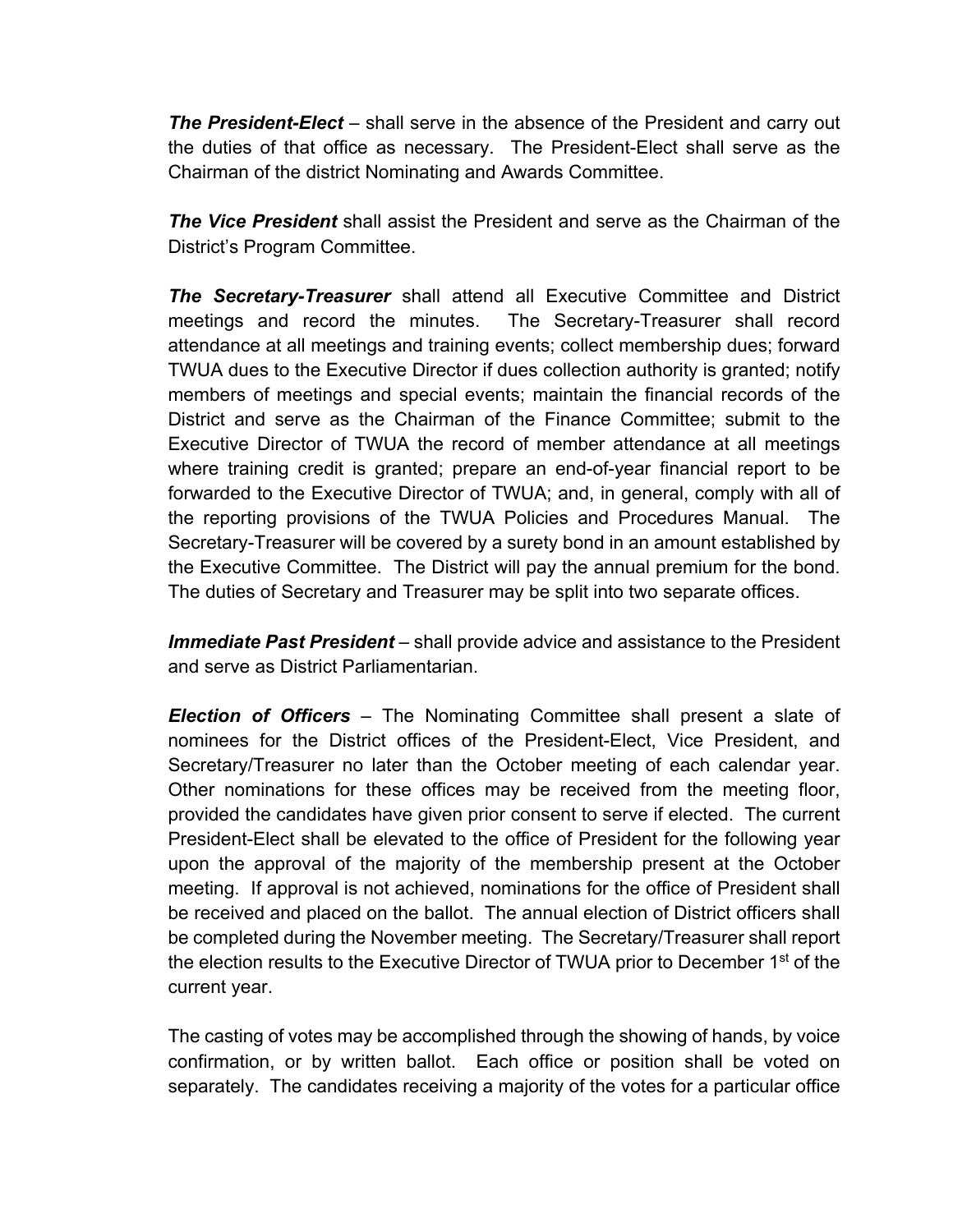shall be declared elected. If no candidate receives a majority of the votes, a runoff election will be held between the two candidates receiving the greatest number of votes. The candidate receiving the majority of the votes in the run-off election shall be declared elected.

*Term of Office* – The term of office for all officers shall be one year in duration beginning on January 1<sup>st</sup> of the year following the election. If willing to serve, the elected officers for the various offices may serve consecutive and additional terms in the same or other board positions.

*Vacancies in District Offices* – Death, resignation, or the removal of an officer for good cause may create a vacancy in a District Office. The removal of an officer before the expiration of their term of office position SHALL be approached with extreme caution and concern for both the well being of the individual and the District.

An officer may be removed for NOT fulfilling the duties of the office to which they were elected:

- For the lack of respect or blatant disregard for a professional, ethical standard;
- For the violation of civil or penal law resulting in a conviction;
- By majority vote of district members for loss of confidence in the person's ability to effectively carry out the duties of the office in which elected.

In any case, the procedure for removal must originate in the District Executive Committee, either through its own initiative or by the petition of two-thirds of the members of the District. The charges against the individual must be clearly stated, documented, and supported by fact and discussed with the officer during an executive session of the Executive Committee, where ample opportunity will be provided to respond to the charges. Both the Executive Committee, acting for the District, and the board officer being charged may seek legal counsel and be assisted during the procedures by their respective attorneys.

If the charges cannot be confirmed during the executive session, then the charges shall be dropped, and the officer in question shall remain in office for the remainder of the elected term.

If the charges alleged are confirmed during the executive session, the officer in question should be given the opportunity to submit a letter of resignation voluntarily. If the officer in question does not choose to resign and the Executive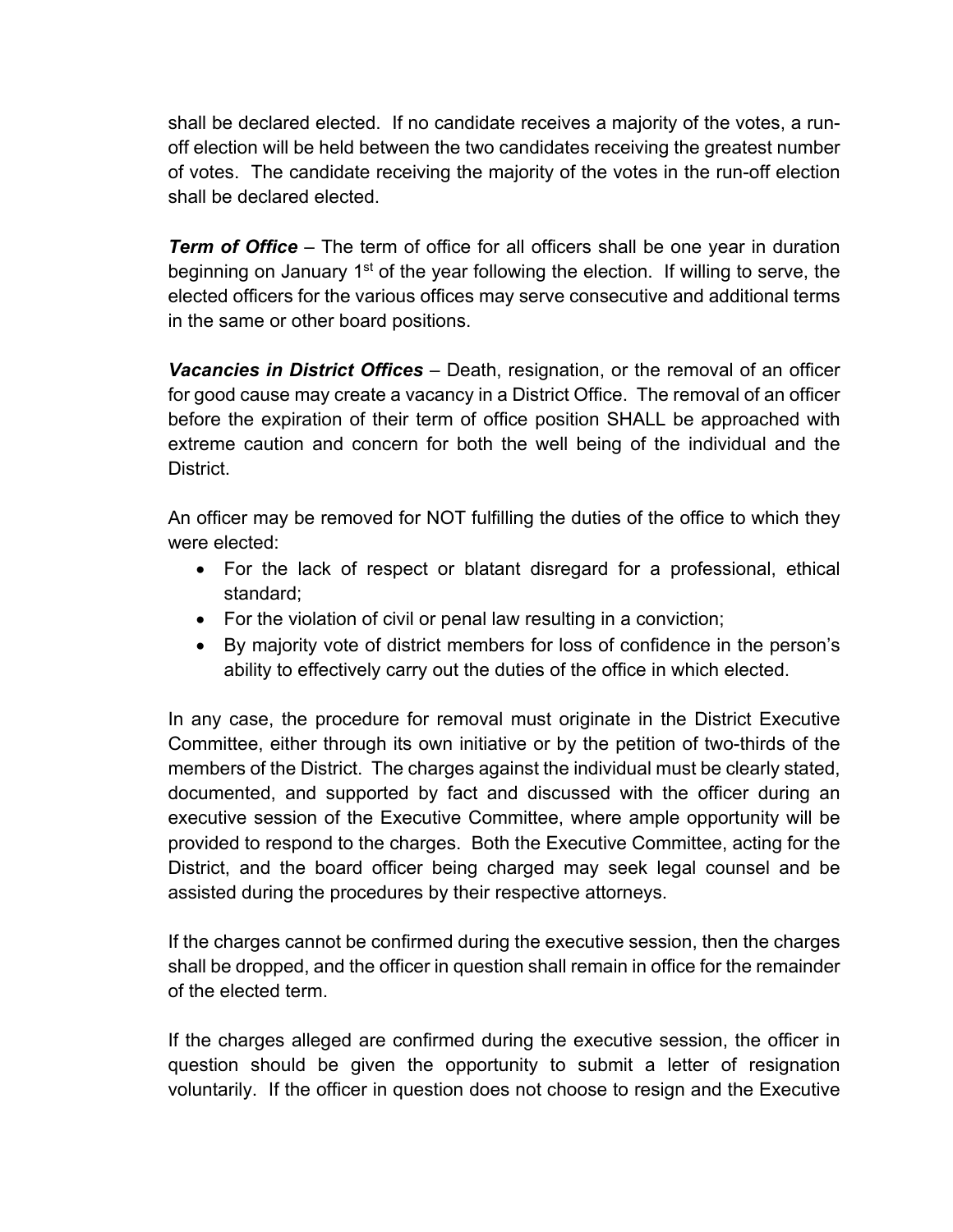Committee approves a proposal to remove the offending officer from office, by the unanimous vote of the other district officers (the charged officer is not included in this vote), a copy of the Executive Committee's proposed course of action shall be mailed to each member of the said district no less than 15 days prior to the next regularly scheduled District meeting.

The said proposal will be considered and brought to a vote during the district meeting. If the proposal is approved by a two-thirds majority of the members present, the said officer shall be deemed removed from office. If the motion for approval fails, the charges against the officer shall be dropped.

If the proposal originated from criminal acts by the officer, all documentation would be turned over to law enforcement for further action.

*Officer Vacancies* – should vacancies occur in any of the offices, the following procedure will govern:

A vacancy in the office of the President shall be filled by the President-Elect.

A vacancy in the office of President-Elect shall be filled by the Vice President.

Should the office of the Vice President become vacant during a term of office, it shall be the duty of the Executive Committee to elect a new Vice President for the duration of the unexpired term.

If a vacancy in the office of Secretary/Treasurer occurs, the District President shall immediately appoint a qualified member of the District to fill the vacancy for the duration of the unexpired term.

### **Committees:**

*The Program Committee* shall consist of at least three (3) members and shall assist the Vice President in planning and conducting programs for regular District meetings, seminars, and workshops.

*The Finance Committee* shall consist of at least three (3) members. It shall assist the Treasurer in preparing a District budget, collecting dues, and administering the District's financial affairs.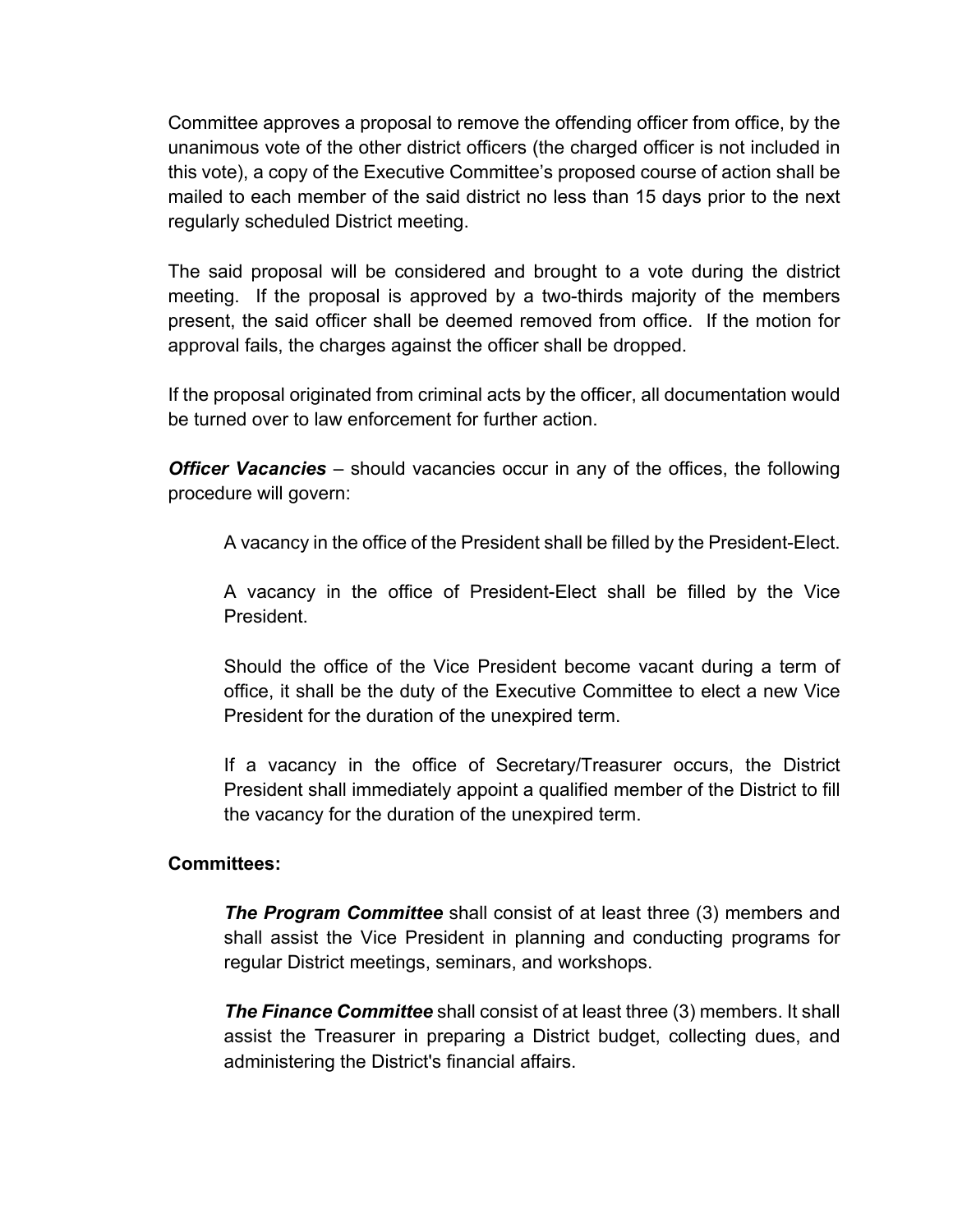*The Nominating and Awards Committee* shall consist of at least three (3) members. The Committee shall submit a report to the membership during the October meeting, naming candidates to fill the offices for the ensuing year. Each candidate shall be active, current on dues, and a qualified member of the District who has agreed to serve if elected.

The nominating committee shall seek out members whose performances have been outstanding and recognize their achievements through a District Awards Program. The committee will also recommend the President for member recognition in the TWUA Awards Program.

*Special Committees* may be formed by the President, as needed, to direct effort to special projects or to assist in achieving specific objectives.

*District Dues –* A portion of District Dues will be forwarded to TWUA Central Office for reporting hours, maintaining records, program approval, and other needs of Central Office as determined by the TWUA Management Committee and current association operating budget.

The Finance Committee shall examine the fiscal needs of the District in the development of the annual budget. Based on these local projections, known costs, and findings, the amount of the annual membership dues proposed for the following year shall be reported to the Executive Committee. The Executive Committee may approve or adjust the proposal and present it to the membership of the District for final approval no later than the October meeting.

### **ARTICLE V Meetings**

The District shall meet monthly at a uniform date, time, and location determined by recommendation of the President with the assistance of the Program Committee, and confirmed by the unanimous vote of the members of a District. *(Ex. Second Tuesday of the month at 7:00 p.m.)*

The District has the ability and authority to cancel a monthly meeting if, in the determination of the District President, a said monthly meeting is not in the best interest of the attendees or TWUA. The monthly District Meeting can also be canceled by the directive of the Executive Director of TWUA if it is determined by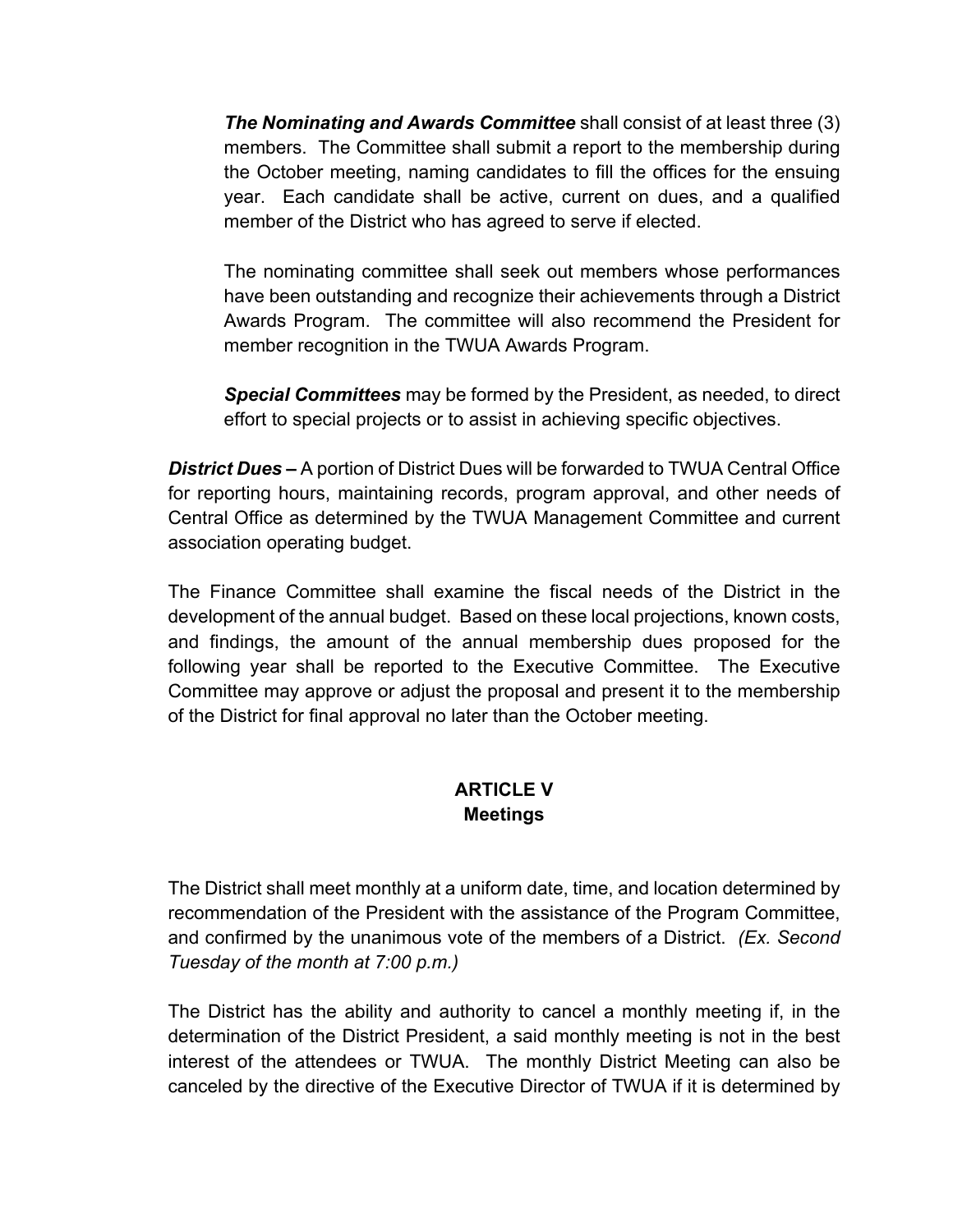the Central Office that said a meeting is not in the best interest of TWUA or meeting attendees.

All District meetings will comply with ALL directives and stipulations established by TWUA and the Texas Commission on Environmental Quality (TCEQ).

The District shall establish a policy regarding reporting meeting hours for visitors by vote. Typically, hours reported by a District are for District Members; however, visiting members, or program providers may have meeting hours submitted. Districts may establish reciprocating agreements with neighboring Districts on how those who are part of the Association may have meeting hours reported when attending District meetings which they are not members of. This is strictly a decision established by each District.

The monthly meetings shall generally comply with the following agenda:

### **Business Meeting**

Call to order Reading and approval of previous meeting minutes Treasurer's report Old Business New Business

### **Program**

The minimum time that can be reported to TCEQ as a TWUA District Meeting is 60 minutes, and these 60 minutes cannot include business meetings or peer-to-peer time. 60 minutes is the actual program/training time.

To receive two (2) hours of meeting credit, there must be thirty (30) minutes of Peer-to-Peer time and 90 minutes of program time. This peer-to-peer time must be spent on industry-related subjects. Peerto-Peer time is not intended to be a time to share stories, catch up on sporting events or generally visit about worldly affairs.

Introduction of program speaker and/or subject.

The program is directly related to some aspect of water or wastewater with a minimum of **90 minutes**.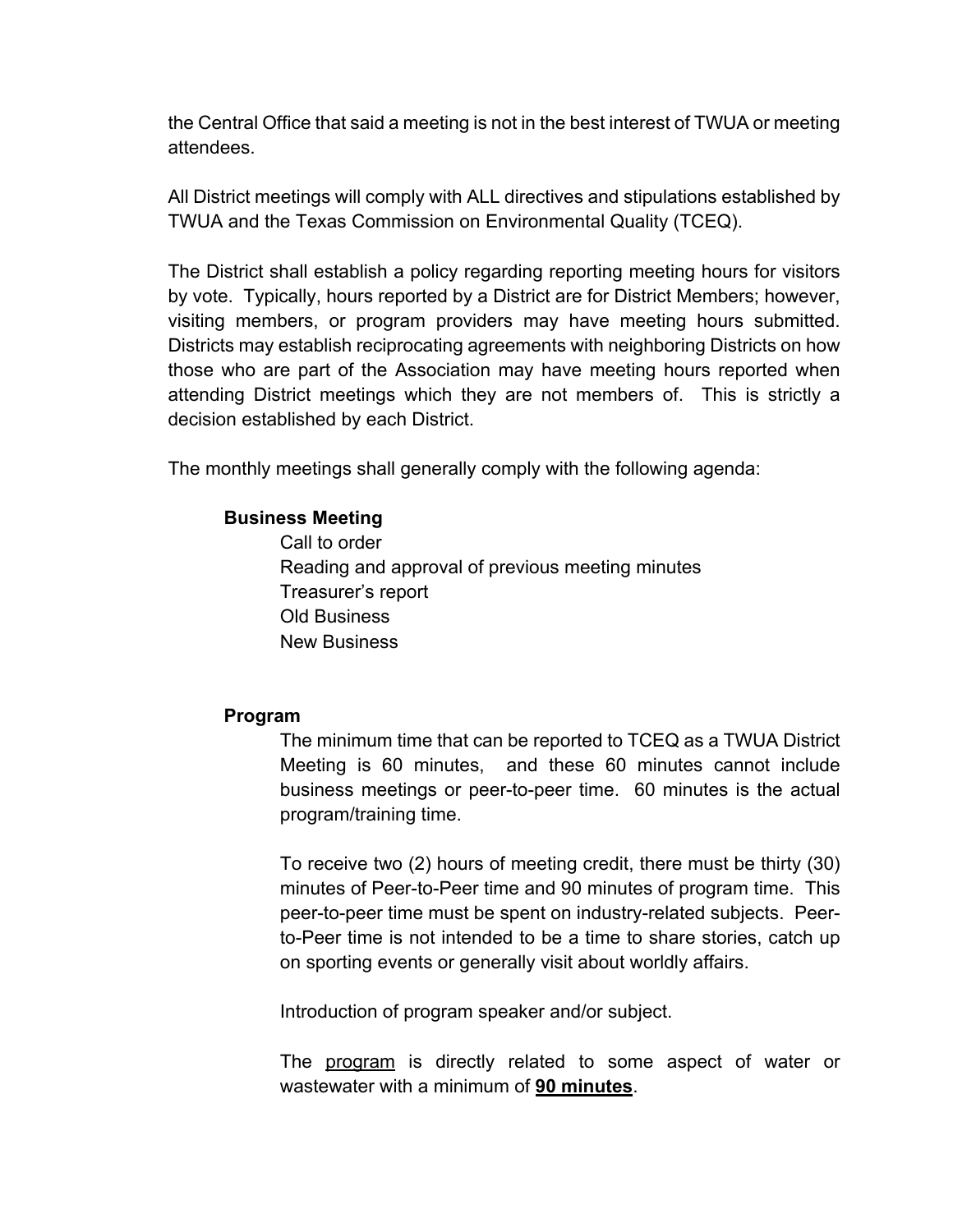The program may be three (3) separate 30-minute presentations. The program may be 60 minutes and a 30 minutes question and discussion session led by the Program Chair and Presenter.

The program cannot be or come across as a sales pitch or productspecific endorsement. Attendees cannot feel like they were in a product or sales presentation.

No discission of product or services **pricing** is allowed in the program presentation. After the meeting, the program presenter can meet with interested parties and discuss pricing or meet with interested parties and distribute product information, but NOT while the program is taking place.

### **Closing**

Announcement of upcoming TWUA Training opportunities Announce the next meeting or host meeting location, and any final announcements Adjourn

All meetings of the District will be conducted by the most recent revision of Robert's Rules of Order. A quorum for a business meeting of the District shall be established as the presence of not less than 30% of the total District membership. Committee quorums shall be set for the presence of a majority of the committee members.

### **ARTICLE VI Dissolution**

In the event of the dissolution of the District, all assets remaining after the payment of debts and obligations of the District, ALL properties, funds, equipment, or anything of monetary value shall be forwarded to the Central Office of the TWUA Association for its exclusive use in carrying out its objectives and purposes. The current President of the Association may appoint a committee to investigate the cause(s) for the termination of the District and submit findings and recommendations to the Association's Board of Directors.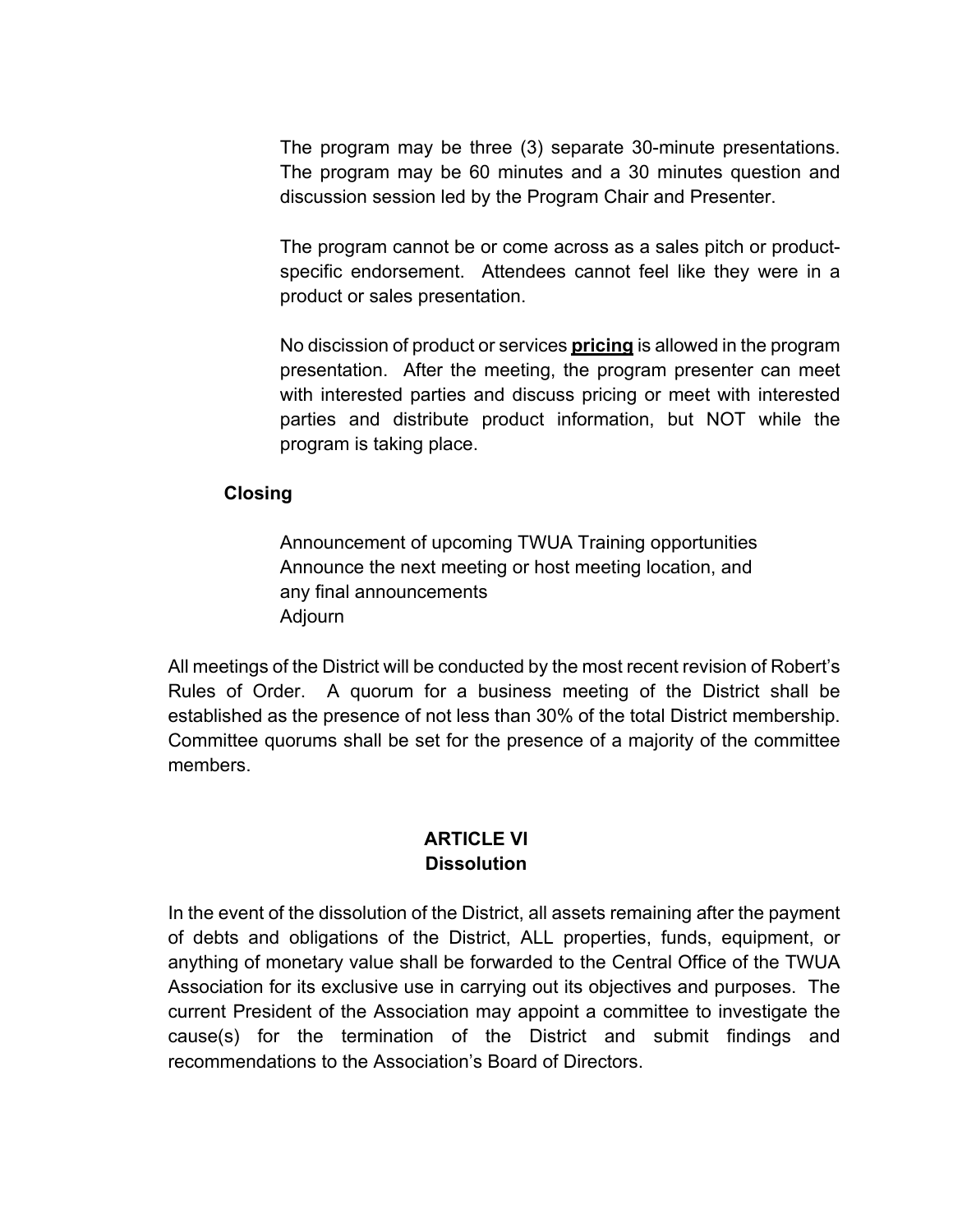# **ARTICLE VII Amendments to the Bylaws**

The members of the District may amend these Bylaws in any manner not inconsistent with the Bylaws of the District or TWUA by a two-thirds vote of those voting at any meeting of the District or by sealed ballot, providing that either a copy of the proposed amendment has been mailed (or distributed) by the District Secretary to each current member of the District at least thirty (30) days prior to such meeting; or that the proposed change has been presented as an official Agenda Item at the previous meeting and discussed. All amendments to these Bylaws must be submitted to the Association's Bylaws Committee and the Executive Board of TWUA for final approval.

### **IN WITNESS THEREOF:**

The foregoing Bylaws for the **Example 10** District of the Texas Water Utilities Association were unanimously approved for adoption by its members during a meeting held at \_\_\_\_\_\_\_\_\_\_\_\_\_\_ Texas, on the \_\_\_\_\_\_\_\_\_ day of \_\_\_\_\_\_\_\_\_\_\_\_\_, 20\_\_\_, with \_\_\_\_\_\_\_\_ members present, to supersede all previous organization documents (constitution and or bylaws) effective immediately.

#### **Witness our signatures below:**

District President

District Secretary

\_\_\_\_\_\_\_\_\_\_\_\_\_\_\_\_\_\_\_\_\_\_\_ Chair Bylaws Committee